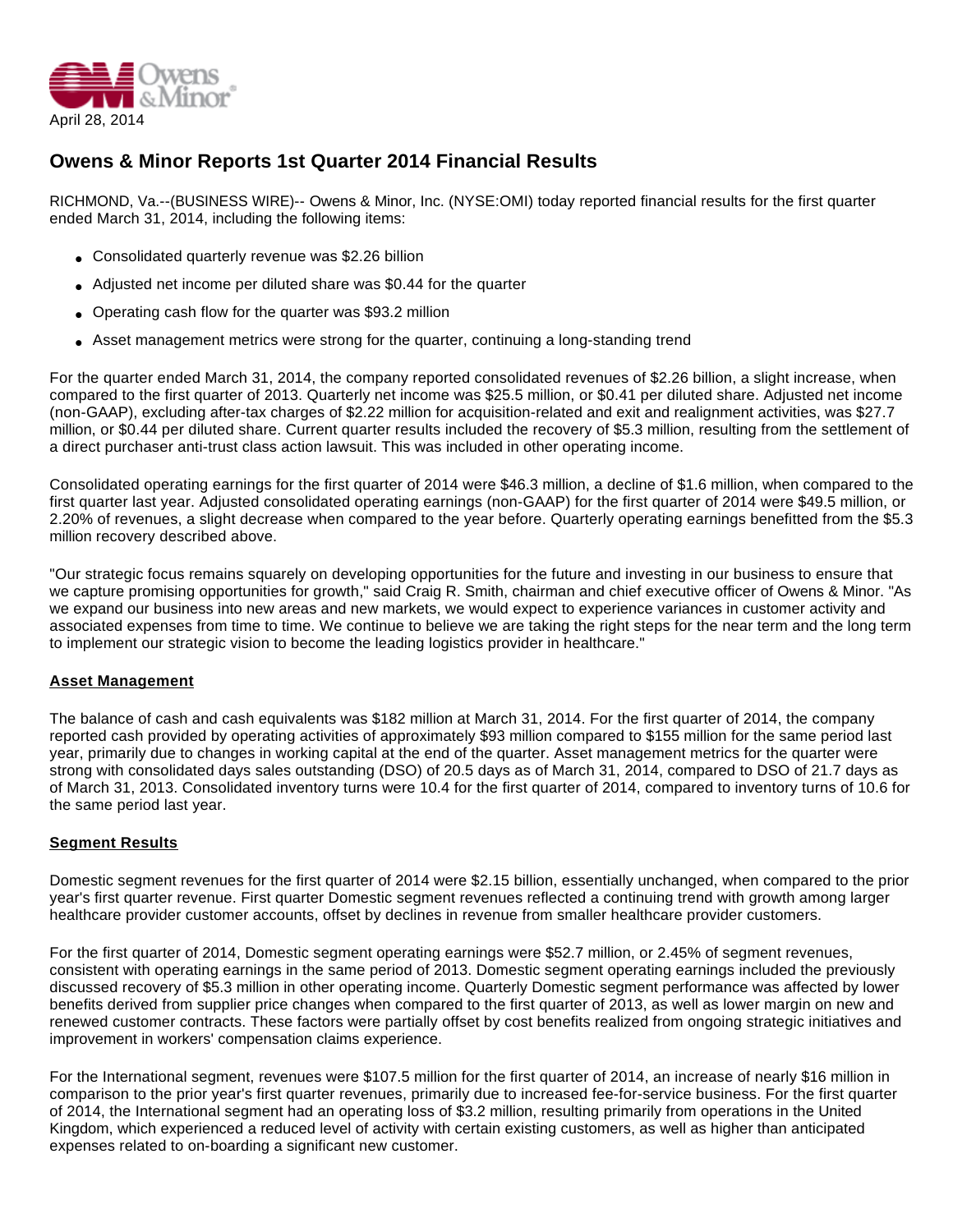"During the first quarter, we initiated the next step of our longer term international strategy and assigned an experienced Owens & Minor management team to provide operations expertise and identify future expansion and growth opportunities in the European healthcare market," said Smith. "By putting this structure in place, it will enable us to move more quickly to optimize our existing platform, with particular attention to our U.K. division, and will enhance our ability to evaluate and integrate other opportunities."

## **2014 Outlook**

The company reiterated the following financial guidance for 2014, which was originally issued at its December 2013 Investor Day:

For 2014, the company is targeting revenue growth of up to 2% and adjusted net income per diluted share of \$1.95 to \$2.05 for the year, which excludes exit and realignment and acquisition-related costs.

The 2014 outlook is based on certain assumptions that are subject to the risk factors discussed in the company's filings with the Securities & Exchange Commission.

#### **Upcoming Investor Events**

- The company will hold its Annual Shareholders Meeting on Thursday, May 1, 2014, at its Home Office in Mechanicsville, Va., at 10:00 a.m. EDT. Event audio and presentations will be archived on [www.owens-minor.com](http://cts.businesswire.com/ct/CT?id=smartlink&url=http%3A%2F%2Fwww.owens-minor.com&esheet=50852581&newsitemid=20140428006642&lan=en-US&anchor=www.owens-minor.com&index=1&md5=bcc22c3403aeaaaa795dfec9e6d2f848) following the conclusion of the meeting.
- Owens & Minor is scheduled to participate in a number of investor conferences in the second quarter of 2014; webcasts of the company's formal presentations will be posted on the company's corporate website:
	- o Bank of America Merrill Lynch 2014 Healthcare Conference; May 14 Las Vegas
	- ❍ 2014 UBS Global Healthcare Conference; May 19 New York
	- o Jefferies 2014 Global Healthcare Conference; June 4 New York
	- Goldman Sachs 35<sup>th</sup> Annual Global Healthcare Conference; June 10 Rancho Palos Verdes, CA

#### **Investors Conference Call & Supplemental Material**

Conference Call: Owens & Minor will conduct a conference call for investors on Tuesday, April 29, 2014, at 8:30 a.m. EDT. The access code for the conference call, international dial-in and replay is #22350165. Participants may access the call at 866-393- 1604. The international dial-in number is 224-357-2191. Replay: A replay of the call will be available for one week by dialing 855-859-2056. Webcast: A listen-only webcast of the call, along with supplemental information, will be available on [www.owens](http://cts.businesswire.com/ct/CT?id=smartlink&url=http%3A%2F%2Fwww.owens-minor.com&esheet=50852581&newsitemid=20140428006642&lan=en-US&anchor=www.owens-minor.com&index=2&md5=2b5e44b73e001503b4cbe3385ad5edc6)[minor.com](http://cts.businesswire.com/ct/CT?id=smartlink&url=http%3A%2F%2Fwww.owens-minor.com&esheet=50852581&newsitemid=20140428006642&lan=en-US&anchor=www.owens-minor.com&index=2&md5=2b5e44b73e001503b4cbe3385ad5edc6) under "Investor Relations."

Owens & Minor uses its website as a channel of distribution for material company information, including news releases, investor presentations and financial information. This information is routinely posted and accessible under Investor Relations at **[www.owens-minor.com](http://cts.businesswire.com/ct/CT?id=smartlink&url=http%3A%2F%2Fwww.owens-minor.com&esheet=50852581&newsitemid=20140428006642&lan=en-US&anchor=www.owens-minor.com&index=3&md5=05f6192f556181e24d7706561df2b806)**.

Included with the press release financial tables are reconciliations of the differences between the non-GAAP financial measures presented in this news release, which exclude acquisition-related and exit and realignment charges, and their most directly comparable GAAP financial measures.

#### **Safe Harbor Statement**

Except for historical information, the matters discussed in this press release may constitute forward-looking statements that involve risks and uncertainties that could cause actual results to differ materially from those projected. These risk factors are discussed in reports filed by the company with the Securities & Exchange Commission. All of this information is available at [www.owens-minor.com.](http://cts.businesswire.com/ct/CT?id=smartlink&url=http%3A%2F%2Fwww.owens-minor.com&esheet=50852581&newsitemid=20140428006642&lan=en-US&anchor=www.owens-minor.com&index=4&md5=862cd5067bcf2d6eac25090a22d31dd7)

The company assumes no obligation, and expressly disclaims any such obligation, to update or alter information, whether as a result of new information, future events, or otherwise.

**Owens & Minor, Inc.** (NYSE: OMI) is a leading healthcare logistics company dedicated to Connecting the World of Medical Products to the Point of Care<sup>TM</sup> by providing vital supply chain services to healthcare providers and manufacturers of healthcare products. Owens & Minor provides logistics services across the spectrum of medical products from disposable medical supplies to devices and implants. With logistics platforms strategically located in the United States and Europe, Owens & Minor serves markets where three quarters of global healthcare spending occurs. Owens & Minor's customers span the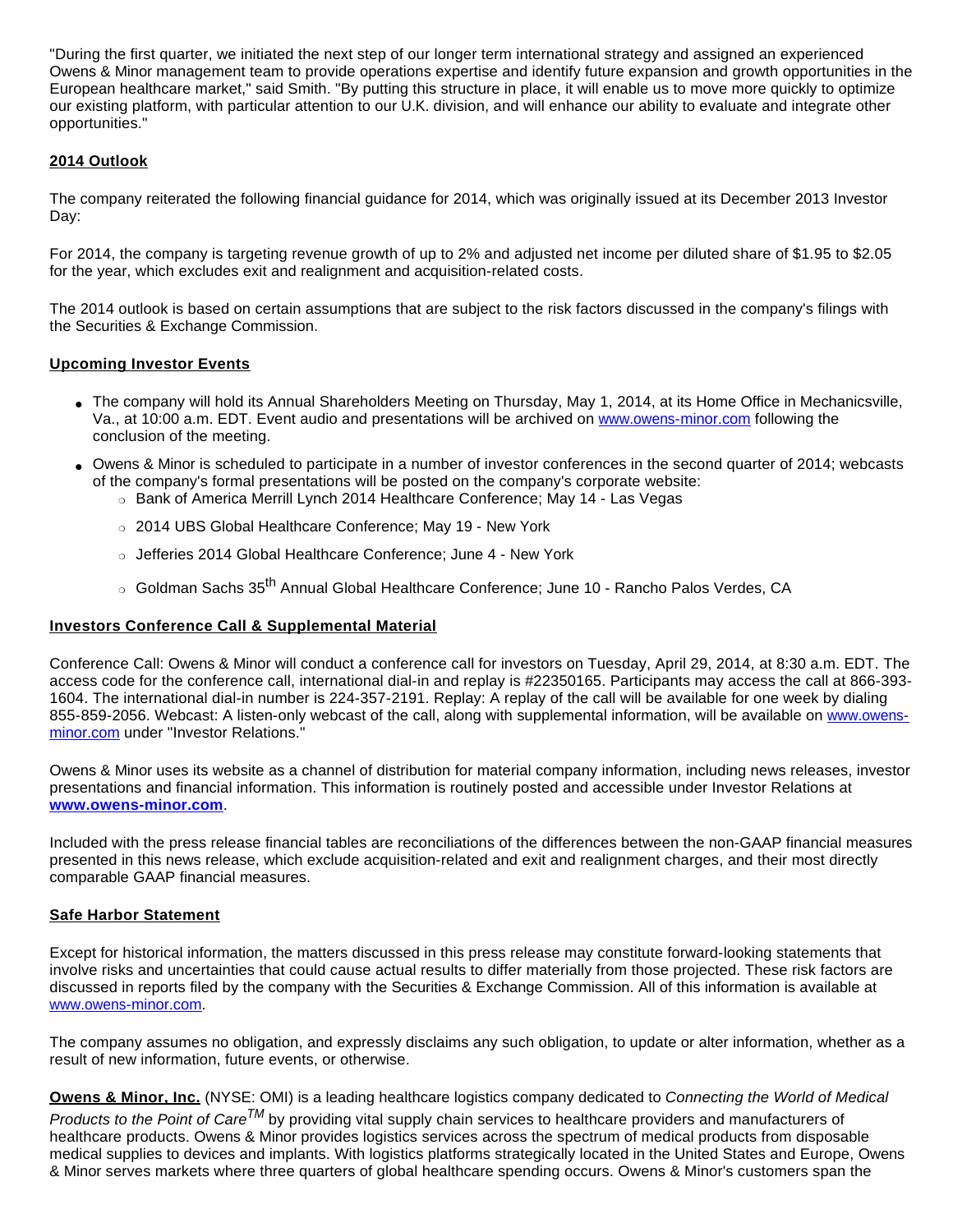healthcare market from independent hospitals to large integrated healthcare networks, as well as group purchasing organizations, healthcare products manufacturers, and the federal government. A FORTUNE 500 company, Owens & Minor is headquartered in Richmond, Virginia, and has annualized revenues exceeding \$9 billion. For more information about Owens & Minor, visit the company website at [www.owens-minor.com](http://cts.businesswire.com/ct/CT?id=smartlink&url=http%3A%2F%2Fwww.owens-minor.com&esheet=50852581&newsitemid=20140428006642&lan=en-US&anchor=www.owens-minor.com&index=5&md5=2f10335061a1185ce71ab94772f37b0e).

## **Owens & Minor, Inc.**

## **Consolidated Statements of Income (unaudited)**

(in thousands, except per share data)

|                                                      | Three Months Ended March 31, |           |    |           |  |  |  |
|------------------------------------------------------|------------------------------|-----------|----|-----------|--|--|--|
|                                                      |                              | 2014      |    | 2013      |  |  |  |
| Net revenue                                          | \$                           | 2,256,380 | \$ | 2,246,384 |  |  |  |
| Cost of goods sold                                   |                              | 1,975,185 |    | 1,967,332 |  |  |  |
| Gross margin                                         |                              | 281,195   |    | 279,052   |  |  |  |
| Selling, general and administrative expenses         |                              | 225,610   |    | 217,721   |  |  |  |
| Acquisition-related and exit and realignment charges |                              | 3,262     |    | 2,010     |  |  |  |
| Depreciation and amortization                        |                              | 13,864    |    | 12,629    |  |  |  |
| Other operating income, net                          |                              | (7, 825)  |    | (1, 192)  |  |  |  |
| Operating earnings                                   |                              | 46,284    |    | 47,884    |  |  |  |
| Interest expense, net                                |                              | 3,246     |    | 3,199     |  |  |  |
| Income before income taxes                           |                              | 43,038    |    | 44,685    |  |  |  |
| Income tax provision                                 |                              | 17,553    |    | 18,587    |  |  |  |
| Net income                                           | \$                           | 25,485    | \$ | 26,098    |  |  |  |
| Net income per common share:                         |                              |           |    |           |  |  |  |
| <b>Basic</b>                                         | \$                           | 0.41      | S. | 0.41      |  |  |  |
| <b>Diluted</b>                                       | \$                           | 0.41      | S  | 0.41      |  |  |  |

#### **Owens & Minor, Inc.**

**Condensed Consolidated Balance Sheets (unaudited)**

(in thousands)

|                                           |                 | March 31, 2014 December 31, 2013 |
|-------------------------------------------|-----------------|----------------------------------|
| <b>Assets</b>                             |                 |                                  |
| <b>Current assets</b>                     |                 |                                  |
| Cash and cash equivalents                 | \$<br>182,373   | \$<br>101,905                    |
| Accounts and notes receivable, net        | 543,214         | 572,854                          |
| Merchandise inventories                   | 768,148         | 771,663                          |
| Other current assets                      | 275,179         | 279,510                          |
| <b>Total current assets</b>               | 1,768,914       | 1,725,932                        |
| Property and equipment, net               | 192,245         | 191,961                          |
| Goodwill, net                             | 275,562         | 275,439                          |
| Intangible assets, net                    | 39,437          | 40,406                           |
| Other assets, net                         | 93,042          | 90,304                           |
| <b>Total assets</b>                       | \$<br>2,369,200 | \$<br>2,324,042                  |
| <b>Liabilities and equity</b>             |                 |                                  |
| <b>Current liabilities</b>                |                 |                                  |
| Accounts payable                          | \$<br>659,550   | \$<br>643,872                    |
| Accrued payroll and related liabilities   | 21,741          | 23,296                           |
| Deferred income taxes                     | 41,975          | 41,613                           |
| Other current liabilities                 | 302,244         | 280,398                          |
| <b>Total current liabilities</b>          | 1,025,510       | 989,179                          |
| Long-term debt, excluding current portion | 214,826         | 213,815                          |
| Deferred income taxes                     | 42,779          | 43,727                           |
| Other liabilities                         | 52,918          | 52,278                           |
| <b>Total liabilities</b>                  | 1,336,033       | 1,298,999                        |
| <b>Total equity</b>                       | 1,033,167       | 1,025,043                        |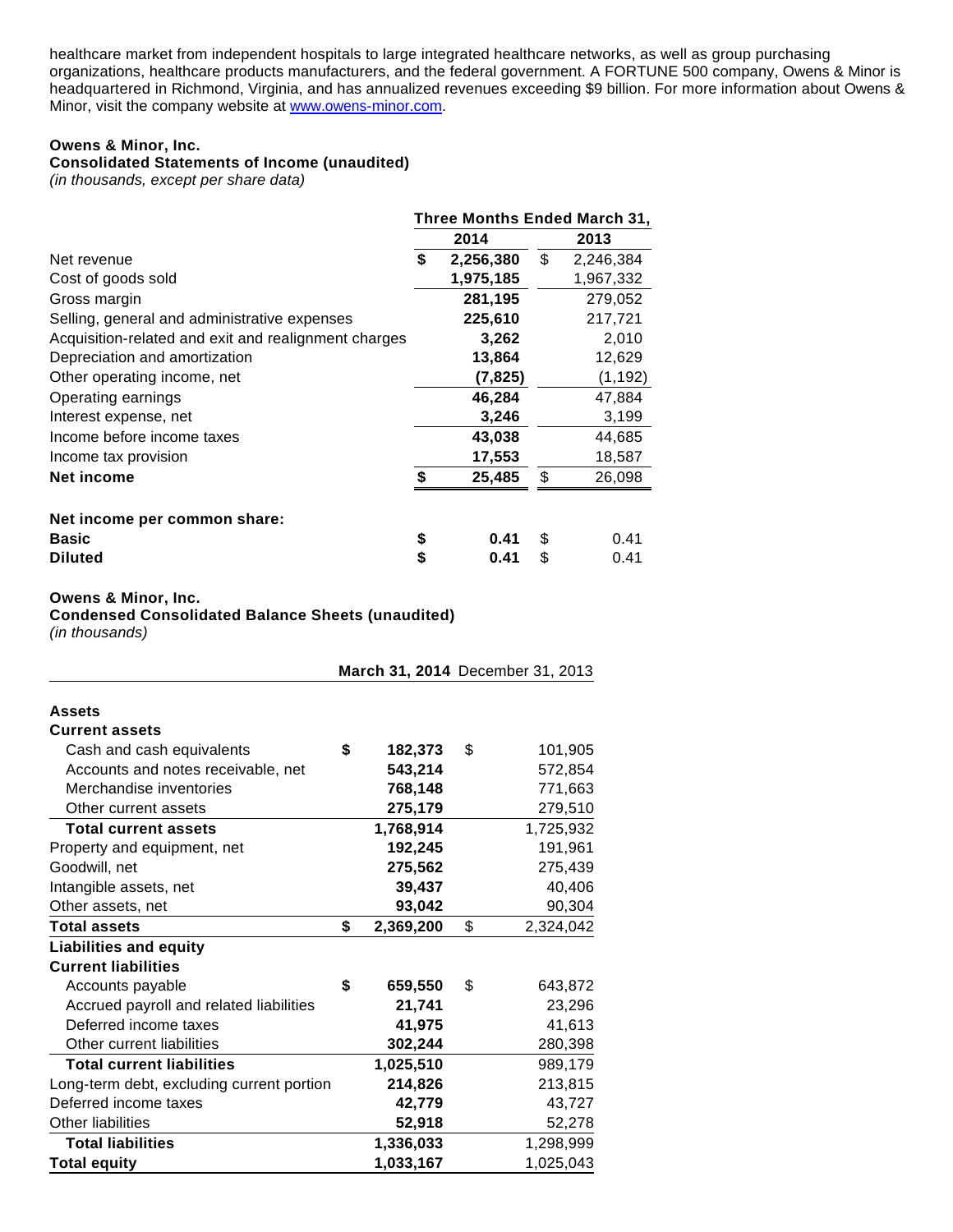| <b>Total liabilities and equity</b> |  | 2,369,200 |  | 2,324,042 |
|-------------------------------------|--|-----------|--|-----------|
|-------------------------------------|--|-----------|--|-----------|

## **Owens & Minor, Inc.**

## **Consolidated Statements of Cash Flows (unaudited)**

(in thousands)

|                                                                               | Three Months Ended March 31, |           |    |           |  |
|-------------------------------------------------------------------------------|------------------------------|-----------|----|-----------|--|
|                                                                               |                              | 2014      |    | 2013      |  |
| <b>Operating activities:</b>                                                  |                              |           |    |           |  |
| Net income                                                                    | \$                           | 25,485    | \$ | 26,098    |  |
| Adjustments to reconcile net income to cash provided by operating activities: |                              |           |    |           |  |
| Depreciation and amortization                                                 |                              | 13,864    |    | 12,629    |  |
| Share-based compensation expense                                              |                              | 2,642     |    | 1,910     |  |
| Provision for losses on accounts and notes receivable                         |                              | 54        |    | 107       |  |
| Deferred income tax benefit                                                   |                              | (822)     |    | (56)      |  |
| Changes in operating assets and liabilities:                                  |                              |           |    |           |  |
| Accounts and notes receivable                                                 |                              | 29,828    |    | (34, 575) |  |
| Merchandise inventories                                                       |                              | 3,707     |    | 21,784    |  |
| Accounts payable                                                              |                              | 15,815    |    | 98,198    |  |
| Net change in other assets and liabilities                                    |                              | 3,921     |    | 28,981    |  |
| Other, net                                                                    |                              | (1, 292)  |    | (465)     |  |
| Cash provided by operating activities                                         |                              | 93,202    |    | 154,611   |  |
|                                                                               |                              |           |    |           |  |
| <b>Investing activities:</b>                                                  |                              |           |    |           |  |
| Additions to property and equipment                                           |                              | (7, 299)  |    | (7, 513)  |  |
| Additions to computer software and intangible assets                          |                              | (6,930)   |    | (7, 264)  |  |
| Proceeds from sale of investment                                              |                              | 1,937     |    |           |  |
| Proceeds from sale of property and equipment                                  |                              | 105       |    | 44        |  |
| Cash used for investing activities                                            |                              | (12, 187) |    | (14, 733) |  |
| <b>Financing activities:</b>                                                  |                              |           |    |           |  |
| Change in bank overdraft                                                      |                              | 20,578    |    |           |  |
| Cash dividends paid                                                           |                              | (15, 785) |    | (15, 199) |  |
| Repurchases of common stock                                                   |                              | (5,000)   |    | (2, 282)  |  |
| Excess tax benefits related to share-based compensation                       |                              | 346       |    | 207       |  |
| Proceeds from exercise of stock options                                       |                              | 937       |    | 1,792     |  |
| Other, net                                                                    |                              | (1,868)   |    | (1,958)   |  |
| <b>Cash used for financing activities</b>                                     |                              | (792)     |    | (17, 440) |  |
|                                                                               |                              |           |    |           |  |
| Effect of exchange rate changes on cash and cash equivalents                  |                              | 245       |    | (1,763)   |  |
| Net increase in cash and cash equivalents                                     |                              | 80,468    |    | 120,675   |  |
| Cash and cash equivalents at beginning of period                              |                              | 101,905   |    | 97,888    |  |
| Cash and cash equivalents at end of period                                    | \$                           | 182,373   | \$ | 218,563   |  |

#### **Owens & Minor, Inc.**

**Financial Statistics and GAAP/Non-GAAP Reconciliations (unaudited)**

(in thousands, except per share data)

|                                                  | <b>Quarter Ended</b> |             |             |             |             |  |  |  |  |
|--------------------------------------------------|----------------------|-------------|-------------|-------------|-------------|--|--|--|--|
| (in thousands, except ratios and per share data) | 3/31/2014            | 12/31/2013  | 9/30/2013   | 6/30/2013   | 3/31/2013   |  |  |  |  |
| <b>Consolidated operating results:</b>           |                      |             |             |             |             |  |  |  |  |
| Domestic                                         | \$2,148,915          | \$2,213,949 | \$2,175,663 | \$2.143.691 | \$2,154,715 |  |  |  |  |
| International                                    | 107.465              | 104.575     | 94.884      | 92.386      | 91,669      |  |  |  |  |
| Net revenue                                      | \$2,256,380          | \$2,318,524 | \$2,270,547 | \$2,236,077 | \$2,246,384 |  |  |  |  |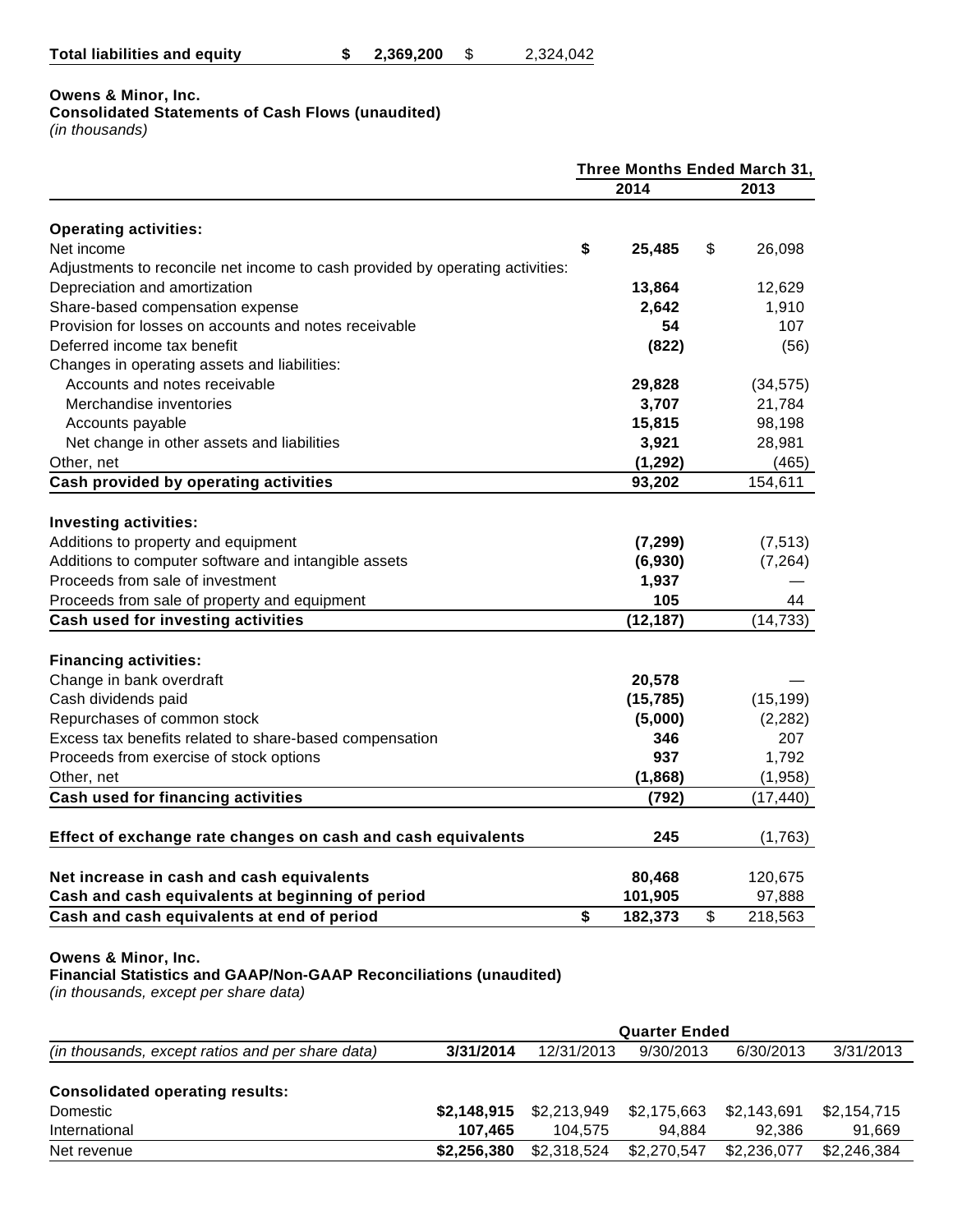| Gross margin                                                                                   | S  | 281,195         | $\mathfrak{L}$ | 291,263         | $\$\$ | 273,329         | \$ | 273,431       | $\mathbb{S}$ | 279,052         |
|------------------------------------------------------------------------------------------------|----|-----------------|----------------|-----------------|-------|-----------------|----|---------------|--------------|-----------------|
| Gross margin as a percent of revenue                                                           |    | 12.46%          |                | 12.56%          |       | 12.04%          |    | 12.23%        |              | 12.42%          |
| SG&A expenses                                                                                  | S  | 225,610         | \$.            | 222,043         | \$    | 211,344         | \$ | 212,548       | \$.          | 217,721         |
| SG&A expenses as a percent of revenue                                                          |    | 10.00%          |                | 9.58%           |       | 9.31%           |    | 9.51%         |              | 9.69%           |
|                                                                                                |    |                 |                |                 |       |                 |    |               |              |                 |
| Operating earnings, as reported (GAAP)<br>Acquisition-related and exit and realignment charges | S  | 46,284<br>3,262 | \$             | 50,934<br>7,049 | \$    | 49,215<br>2,747 | \$ | 50,050<br>638 | \$           | 47,884<br>2,010 |
| Operating earnings, adjusted (Non-GAAP)                                                        | \$ | 49,546          | \$             | 57,983          | \$    | 51,962          | \$ | 50,688        | \$           | 49,894          |
| Operating earnings as a percent of revenue, adjusted                                           |    |                 |                |                 |       |                 |    |               |              |                 |
| (Non-GAAP)                                                                                     |    | 2.20%           |                | 2.50%           |       | 2.29%           |    | 2.27%         |              | 2.22%           |
|                                                                                                |    |                 |                |                 |       |                 |    |               |              |                 |
| Net income, as reported (GAAP)<br>Acquisition-related and exit and realignment charges,        | \$ | 25,485          | S              | 27,942          | \$    | 27,970          | \$ | 28,872        | S            | 26,098          |
| after-tax                                                                                      |    | 2,222           |                | 5,024           |       | 1,899           |    | 412           |              | 1,521           |
| Net income, adjusted (Non-GAAP)                                                                | \$ | 27,707          | \$             | 32,966          | \$    | 29,869          | \$ | 29,284        | \$           | 27,619          |
|                                                                                                |    |                 |                |                 |       |                 |    |               |              |                 |
| Net income per diluted common share, as reported<br>(GAAP)                                     | \$ | 0.41            | \$             | 0.44            | \$.   | 0.44            | \$ | 0.46          | \$.          | 0.41            |
| Acquisition-related and exit and realignment charges                                           |    | 0.03            |                | 0.08            |       | 0.03            |    |               |              | 0.03            |
| Net income per diluted common share, adjusted (Non-                                            |    |                 |                |                 |       |                 |    |               |              |                 |
| GAAP)                                                                                          | S  | 0.44            | \$             | 0.52            | \$    | 0.47            | \$ | 0.46          | S            | 0.44            |
| Financing:                                                                                     |    |                 |                |                 |       |                 |    |               |              |                 |
| Cash and cash equivalents                                                                      |    | 182.373         | S              | 101,905         | \$    | 153,789         | \$ | 207,826       | S            | 218,563         |
| Total interest-bearing debt                                                                    |    | 217,261         |                | 216,243         | \$    | 216,850         | S  | 216,994       | \$.          | 216,414         |
| <b>Stock information:</b>                                                                      |    |                 |                |                 |       |                 |    |               |              |                 |
| Cash dividends per common share                                                                | \$ | 0.25            | \$             | 0.24            | \$    | 0.24            | \$ | 0.24          | S            | 0.24            |
| Stock price at quarter-end                                                                     | \$ | 35.03           | \$             | 36.56           | \$    | 34.59           | \$ | 33.83         | \$.          | 32.56           |
|                                                                                                |    |                 |                |                 |       |                 |    |               |              |                 |

## **Use of Non-GAAP Measures**

This earnings release contains financial measures that are not calculated in accordance with U.S. generally accepted accounting principles ("GAAP"). In general, the measures exclude items and charges that (i) management does not believe reflect Owens & Minor, Inc.'s (the "Company") core business and relate more to strategic, multi-year corporate activities; or (ii) relate to activities or actions that may have occurred over multiple or in prior periods without predictable trends. Management uses these non-GAAP financial measures internally to evaluate the Company's performance, evaluate the balance sheet, engage in financial and operational planning and determine incentive compensation.

Management provides these non-GAAP financial measures to investors as supplemental metrics to assist readers in assessing the effects of items and events on its financial and operating results and in comparing the Company's performance to that of its competitors. However, the non-GAAP financial measures used by the Company may be calculated differently from, and therefore may not be comparable to, similarly titled measures used by other companies.

The non-GAAP financial measures disclosed by the Company should not be considered a substitute for, or superior to, financial measures calculated in accordance with GAAP, and the financial results calculated in accordance with GAAP and reconciliations to those financial statements set forth above should be carefully evaluated.

#### **Owens & Minor, Inc.**

## **Summary Segment Information (unaudited)**

(in thousands)

|                          | Three Months Ended March 31, |                                       |           |                                       |  |  |  |  |  |
|--------------------------|------------------------------|---------------------------------------|-----------|---------------------------------------|--|--|--|--|--|
|                          | 2014                         |                                       | 2013      |                                       |  |  |  |  |  |
|                          | Amount                       | $%$ of<br>consolidated<br>net revenue | Amount    | $%$ of<br>Consolidated<br>net revenue |  |  |  |  |  |
| Net revenue:<br>Domestic | 2,148,915                    | 95.24 %                               | 2,154,715 | 95.92 %                               |  |  |  |  |  |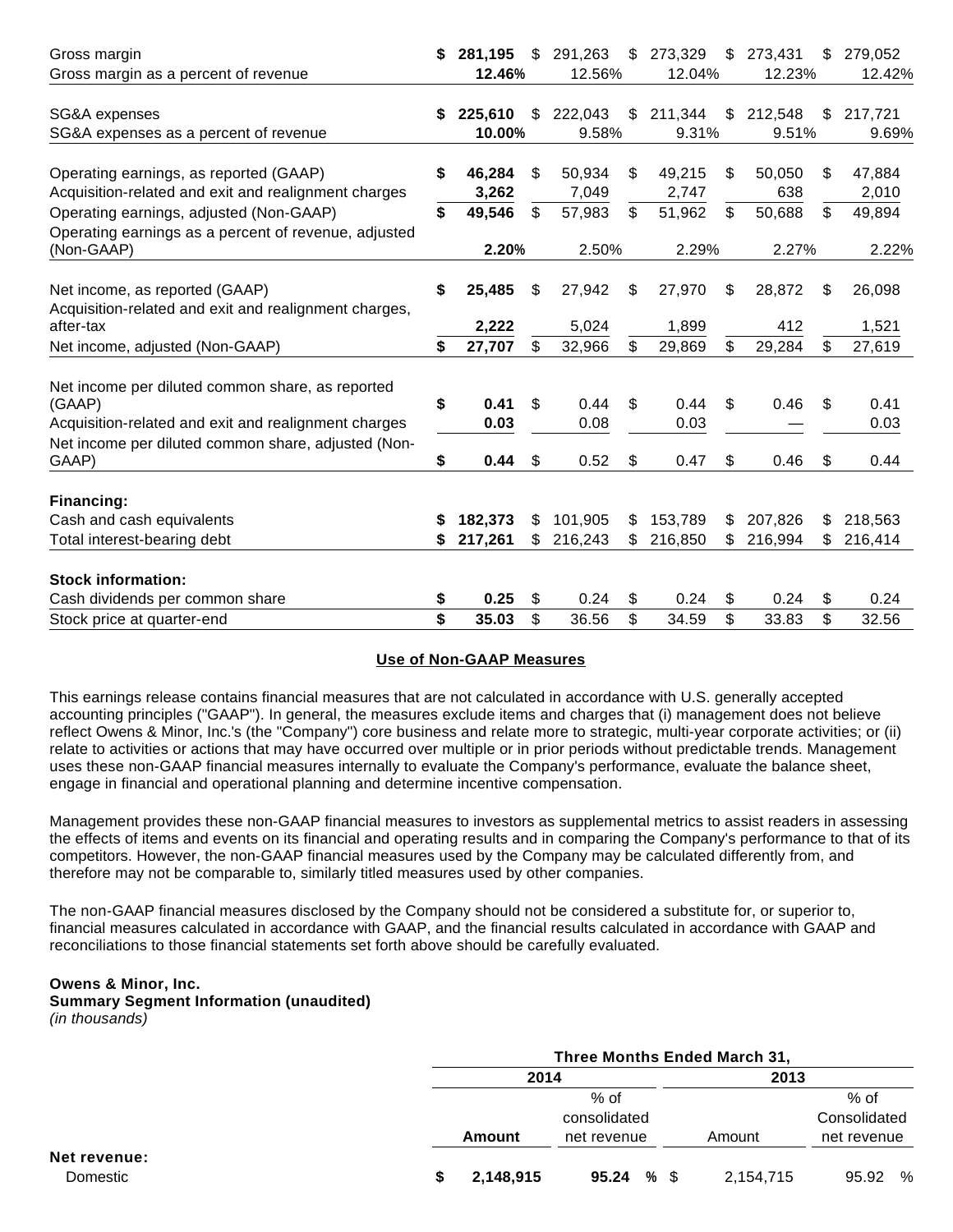| International                                        | 107,465         | 4.76         | $\%$ |                           | 91,669            | 4.08         | $\%$ |
|------------------------------------------------------|-----------------|--------------|------|---------------------------|-------------------|--------------|------|
| Consolidated net revenue                             | 2,256,380       | 100.00       | $\%$ | $\sqrt[6]{3}$             | 2,246,384         | 100.00       | $\%$ |
|                                                      |                 |              |      |                           |                   |              |      |
|                                                      |                 | % of segment |      |                           |                   | % of segment |      |
| <b>Operating earnings (loss):</b>                    |                 | net revenue  |      |                           |                   | net revenue  |      |
| Domestic                                             | \$<br>52,734    | 2.45         | %    | - \$                      | 52,907            | 2.46         | %    |
| International                                        | (3, 188)        | (2.97)%      |      |                           | (3,013)           | (3.29)       | )%   |
| Acquisition-related and exit and realignment charges | (3, 262)        |              | N/A  |                           | (2,010)           |              | N/A  |
| Consolidated operating earnings                      | \$<br>46,284    | 2.05         | $\%$ | $\sqrt[6]{\frac{1}{2}}$   | 47,884            | 2.13         | %    |
|                                                      |                 |              |      |                           |                   |              |      |
| <b>Depreciation and amortization:</b>                |                 |              |      |                           |                   |              |      |
| Domestic                                             | \$<br>8,975     |              |      | \$                        | 9,082             |              |      |
| International                                        | 4,889           |              |      |                           | 3,547             |              |      |
| Consolidated depreciation and amortization           | \$<br>13,864    |              |      | \$                        | 12,629            |              |      |
|                                                      |                 |              |      |                           |                   |              |      |
| Capital expenditures: (1)                            |                 |              |      |                           |                   |              |      |
| Domestic                                             | \$<br>10,175    |              |      | \$                        | 11,602            |              |      |
| International                                        | 4,054           |              |      |                           | 3,175             |              |      |
| Consolidated capital expenditures                    | \$<br>14,229    |              |      | $\frac{1}{2}$             | 14,777            |              |      |
|                                                      |                 |              |      |                           |                   |              |      |
| <b>Total assets:</b>                                 | March 31, 2014  |              |      |                           | December 31, 2013 |              |      |
| Domestic                                             | 1,712,214       |              |      | \$                        |                   |              |      |
|                                                      | \$              |              |      |                           | 1,747,572         |              |      |
| International                                        | 474,613         |              |      |                           | 474,565           |              |      |
| Segment assets                                       | 2,186,827       |              |      |                           | 2,222,137         |              |      |
| Cash and cash equivalents                            | 182,373         |              |      |                           | 101,905           |              |      |
| Consolidated total assets                            | \$<br>2,369,200 |              |      | $\boldsymbol{\mathsf{S}}$ | 2,324,042         |              |      |

(1) Represents additions to property and equipment and additions to computer software and separately acquired intangible assets.

#### **Owens & Minor, Inc.**

#### **Net Income Per Common Share (unaudited)**

(in thousands, except per share data)

|                                                                                |   | Three Months Ended March 31, |    |        |
|--------------------------------------------------------------------------------|---|------------------------------|----|--------|
|                                                                                |   | 2014                         |    | 2013   |
| Numerator:                                                                     |   |                              |    |        |
| Net income                                                                     | S | 25,485                       | \$ | 26,098 |
| Less: income allocated to unvested restricted shares                           |   | (188)                        |    | (195)  |
| Net income attributable to common shareholders - basic                         |   | 25,297                       |    | 25,903 |
| Add: undistributed income attributable to unvested restricted shares -basic    |   | 51                           |    | 58     |
| Less: undistributed income attributable to unvested restricted shares -diluted |   | (51)                         |    | (58)   |
| Net income attributable to common shareholders - diluted                       |   | 25,297                       | S  | 25,903 |
| Denominator:                                                                   |   |                              |    |        |
| Weighted average shares outstanding - basic                                    |   | 62,304                       |    | 62,687 |
| Dilutive shares - stock options                                                |   | 13                           |    | 58     |
| Weighted average shares outstanding - diluted                                  |   | 62,317                       |    | 62,745 |
|                                                                                |   |                              |    |        |
| Net income per share attributable to common shareholders:<br>Basic             | S | 0.41                         | \$ | 0.41   |